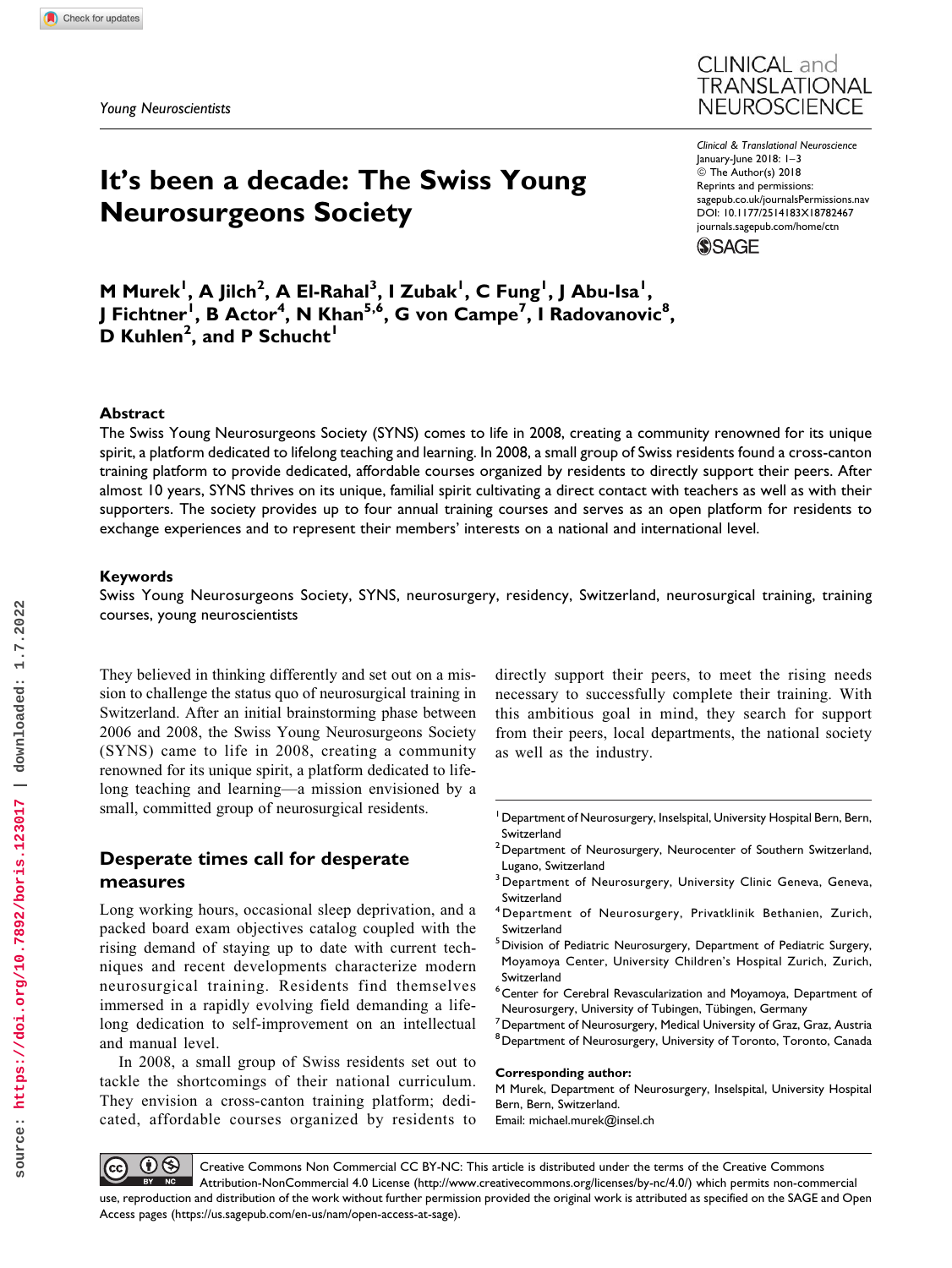

Figure 1. Organization of the Swiss Young Neurosurgeons Society.

## All beginnings are hard

Some might say it all starts here. Philippe Schucht nervously glimpses at his watch in front of Griesalp, a remote mountain-inn in the picturesque Bernese Alps as moments of doubt cross his mind: Will anyone show up or did he just make a huge fool of himself? To initiate the mission of SYNS with verve, he insisted on organizing a 3-day symposium on neurosurgical oncology for residents, backing unsure funding with his own resources despite sparse initial enthusiasm from many invited speakers. A dozen of residents and a hand full of speakers, among them global players in neuro-oncology such as Prof. R Stupp, are invited, but nobody has shown up yet. The idea of the symposium is to meet in a unique environment aside from the hassles of everyday work and to bring together bright, committed teachers and eager trainees in a welcoming, personal atmosphere to learn the essentials from the experts.

All tension drops as a column of cars is seen driving up the narrow mountain pass, and finally everybody does show up. The first SYNS Symposium turns out to be a huge success and an important milestone of this young, ambitious society. Ever since it has been held annually in secluded places in Switzerland on various topics of neurosurgery. Carried on by the initial momentum in 2009, the course repertoire is gradually expanded to encompass a junior-level hands-on spine course on anatomical specimens in 2010, a hands-on craniotomy course in 2014, and a senior level spine course in 2017. SYNS thrives on its unique, familial spirit cultivating a direct contact to teachers as well as to the supporters from the national society and from the industry. In 2017, SYNS is able to provide four training courses with a total of 72 participants, thereof 42 on anatomical specimens. It serves as an open platform for residents to exchange experiences and is proud to represent their members' interests within the national Swiss Society of Neurosurgery (SGNC) as well as in numerous interdisciplinary organs with the aim to actively participate in the future development of Swiss neurosurgery.

# Unique efficiency thanks to an autonomous and lean organization

SYNS keeps its organization lean to make decision processes fast, efficient, and open-minded. Its board consists of a chairman, vice-chairman, and a spinal course coordinator. The board organizes and coordinates the courses, takes care of sustainable funding, and represents their members on a national and international level. The SYNS members at the general assembly elect its chairman for a period of 3 years. Past board members are invited to participate in the advisory board, providing the young society with invaluable expertise (Figure 1).

The board is free to determine all of the activities of SYNS as it pleases, which has become a hallmark of the innovative character of this society. Each generation can